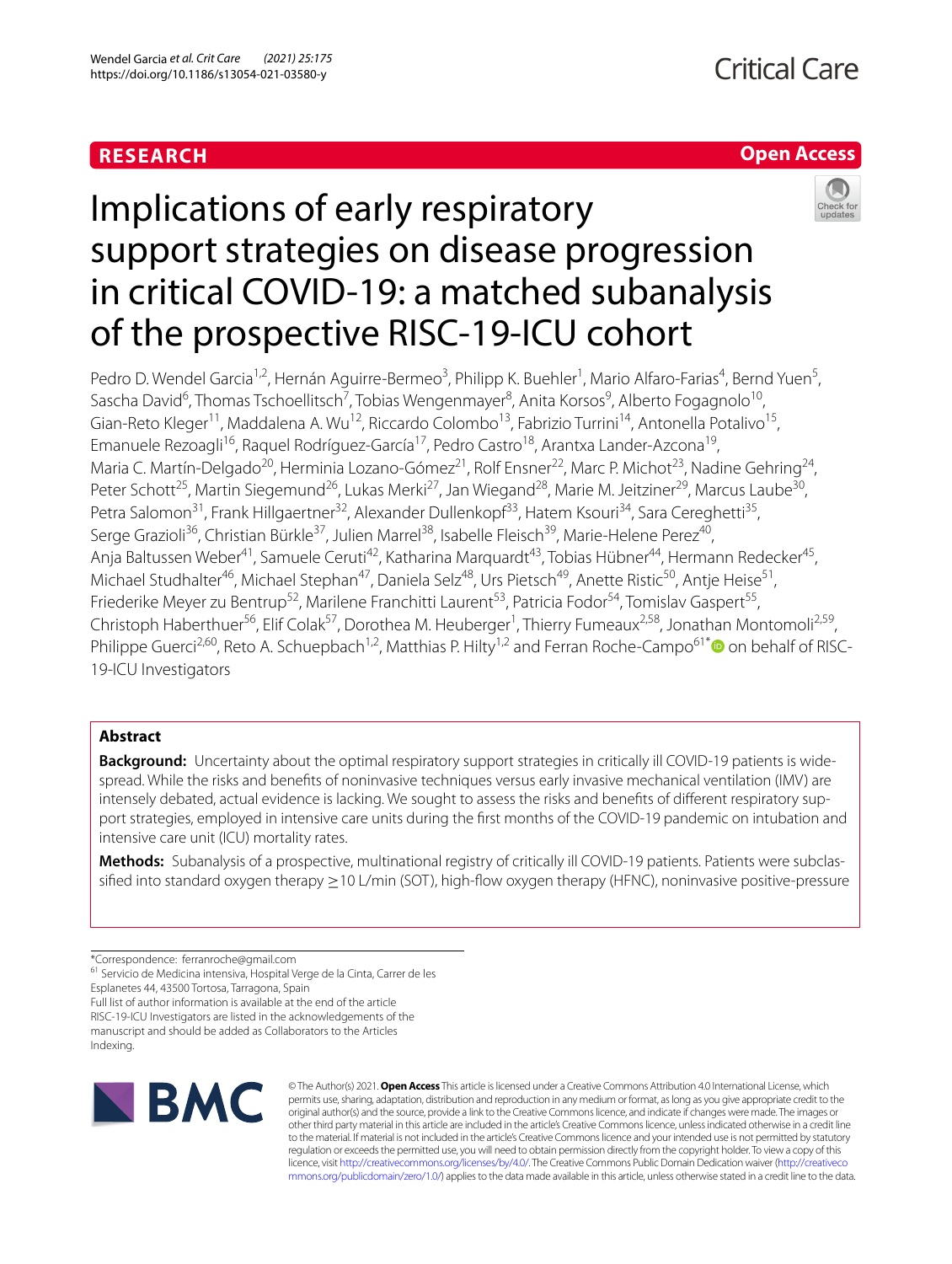ventilation (NIV), and early IMV, according to the respiratory support strategy employed at the day of admission to ICU. Propensity score matching was performed to ensure comparability between groups.

**Results:** Initially, 1421 patients were assessed for possible study inclusion. Of these, 351 patients (85 SOT, 87 HFNC, 87 NIV, and 92 IMV) remained eligible for full analysis after propensity score matching. 55% of patients initially receiving noninvasive respiratory support required IMV. The intubation rate was lower in patients initially ventilated with HFNC and NIV compared to those who received SOT (SOT: 64%, HFNC: 52%, NIV: 49%,  $p = 0.025$ ). Compared to the other respiratory support strategies, NIV was associated with a higher overall ICU mortality (SOT: 18%, HFNC: 20%, NIV: 37%,  $IMV: 25\%$ ,  $p = 0.016$ ).

**Conclusion:** In this cohort of critically ill patients with COVID-19, a trial of HFNC appeared to be the most balanced initial respiratory support strategy, given the reduced intubation rate and comparable ICU mortality rate. Nonetheless, considering the uncertainty and stress associated with the COVID-19 pandemic, SOT and early IMV represented safe initial respiratory support strategies. The presented fndings, in agreement with classic ARDS literature, suggest that NIV should be avoided whenever possible due to the elevated ICU mortality risk.

**Keywords:** COVID-19, ARDS, Respiratory support, Noninvasive mechanical ventilation, High flow oxygen therapy, Invasive mechanical ventilation, Standard oxygen therapy, Patient self-inficted lung injury

## **Background**

Coronavirus disease 2019 (COVID-19) has generated a surge of critically ill patients who require invasive mechanical ventilation (IMV) overburdening intensive care units (ICU) worldwide.

Traditionally, the treatment of acute respiratory distress syndrome (ARDS) has focused mainly on IMV and its optimization  $[1]$  $[1]$ ; nonetheless, in the last decade new approaches have been increasingly explored, primarily high-fow oxygen therapy by nasal cannula (HFNC) and noninvasive positive-pressure ventilation (NIV) [\[2](#page-10-1), [3\]](#page-10-2). At the onset of the COVID-19 pandemic, most clinicians supported by the recommendations of international guidelines employed either standard oxygen therapy (SOT) or early IMV for the treatment of COVID-19-induced ARDS (CARDS)  $[4]$  $[4]$ . This choice was probably infuenced by the numerous uncertainties regarding the new pathology, but also to avoid endangering hospital personnel by generating aerosols with HFNC and NIV. Nonetheless, in certain areas and centers, a lack of mechanical ventilators and adequately trained ICU staf forced clinicians to use noninvasive techniques to treat CARDS [[5\]](#page-10-4).

The high mortality rate associated with CARDS observed at the start to the pandemic has decreased over time  $[6, 7]$  $[6, 7]$  $[6, 7]$  $[6, 7]$  $[6, 7]$ . While many factors may explain this improvement, the decision to use invasive or noninvasive respiratory support remains one of the most controversial ones [[8](#page-10-7)]. Expert opinions range widely. While some eminent authors urge for early intubation at the first signs of respiratory fatigue, to prevent

patient self-inflicted lung injury (P-SILI) [\[9](#page-10-8)[–12\]](#page-10-9), others argue that all noninvasive options should be exhausted before proceeding to IMV  $[13-18]$  $[13-18]$  $[13-18]$ . Nevertheless, there is a surprising lack of evidence regarding the optimal respiratory support strategy.

The present study was designed in the context of the ubiquitous uncertainty surrounding respiratory support strategies in critically ill COVID-19 patients. This study consists of a subanalysis of the data collected prospectively in the RISC-[19](#page-10-12)-ICU registry  $[19]$ . The main objective was to determine which respiratory support strategy employed during the frst months of the COVID-19 pandemic was associated with a better overall prognosis. To refect the early intubation trend followed during the frst months of the pandemic, patients directly intubated on ICU admission but with matched severity characteristics to the noninvasively supported patients were also included in the analysis, constituting an independent respiratory support strategy.

# **Methods**

This was a retrospective subanalysis of data from the prospective RISC-19-ICU registry, which contains a standardized dataset of all critically ill COVID-19 patients admitted to the collaborating centers during the ongoing pandemic.

The RISC-19-ICU registry was deemed exempt from the need for additional ethics approval and patient informed consent by the ethics committee of the canton of Zurich (KEK 2020-00322, ClinicalTrials.gov Identifier: NCT04357275). The present study complies with the tenets of the Declaration of Helsinki, the Guidelines on Good Clinical Practice (GCP-Directive) issued by the European Medicines Agency, as well as Swiss law and Swiss regulatory authority requirements. All collaborating centers have complied with all local legal and ethical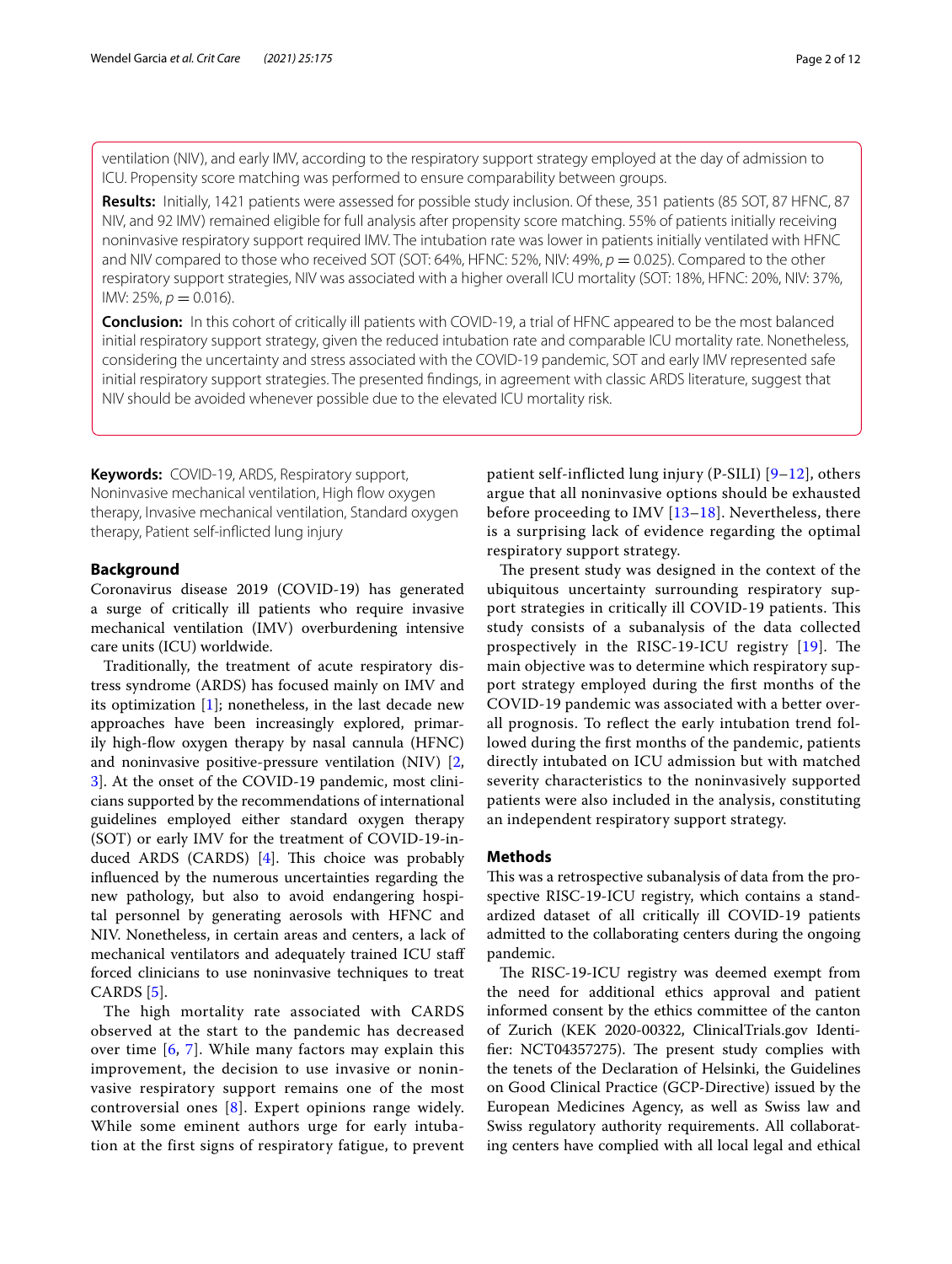requirements. As of October 1, 2020, 63 collaborating centers in 10 countries, were actively contributing to the RISC-19-ICU registry. For further specifcations on the RISC-19-ICU registry structure and data collection, see Additional fle [1](#page-9-0): e-Appendix 1.

## **Inclusion and exclusion criteria**

Patients were included in the present substudy if they required SOT ( $\geq$ 10 L/min [\[20](#page-10-13)]), HFNC, NIV, or IMV at the time point of admission to the ICU defned as day 0. Patients without a full ICU outcome data set, with SOT <10 L/min, or with a do-not-intubate order at day 0 were excluded. For the days ensuing ICU admission, the daily respiratory support therapy was defned as the main strategy used during the chart day.

#### **Initial ventilation support group defnitions**

For study purposes, patients were categorized into four groups according to their maximal respiratory support at ICU admission (day 0), as follows: **(1) SOT group:** patients receiving SOT with an oxygen flow of  $\geq$ 10 L/min  $(FiO<sub>2</sub>)$  was approximated based on the delivered oxygen fow as described by Farias et al. [[21\]](#page-10-14)); **(2) HFNC group:** patients receiving HFNC, defned as a device delivering humidified and heated oxygen at a flow rate above 30 L/ min; **(3) NIV group:** patients receiving NIV, irrespective of interface, mode and ventilator type employed; and **(4) IMV group:** intubated patients receiving IMV.

#### **Statistical analysis**

Missing data handling is described in Additional fle [1](#page-9-0): e-Appendix 2. Comparisons of population characteristics were performed using the analysis of variance or Kruskal–Wallis test, as appropriate, and the Chi-squared test for categorical variables. Nearest neighbor matching with a propensity score caliper distance of 0.1 was employed to select IMV patients with ICU admission characteristics comparable to those of the patients in the SOT, HFNC and NIV groups. Patients having received IMV in another institutions ICU before admission to the RISC-19-ICU center were excluded from the matching process. To enable comparability between IMV and the noninvasive respiratory support strategies, Sequential Organ Failure Assessment (SOFA) and Simplifed Acute Physiology II (SAPS II) scores were used without the mechanical ventilation and neurologic sub-scores for the matching process. An optimal quality match was defined as a standardized mean difference (SMD)  $\leq 0.1$ per matching variable between patients in the IMV group and the other groups (SOT, HFNC and NIV) [\[22](#page-10-15)].

Univariable Cox proportional hazard models coupled to the Kaplan–Meier estimator were employed to analyze the efects, represented by hazard ratios (HR), of the diferent respiratory support strategies on the incidence of intubation, ICU mortality and discharge from ICU. Multivariable adjusted HRs were calculated for every model independently by means of an iterative, step-wise, maximum likelihood optimizing algorithm, controlling for collinearity, interactions, and efect size variation in every iteration. The maximum number of covariates per model was chosen to ensure 1 to 10 events per covariate. Comparison of survival distributions among the various respiratory support strategies was approached by means of the log-rank test. Proportional hazard assumptions were assessed through inspection of Schoenfeld residuals.

Generalized linear regression model (GLM) analysis, considering all recorded baseline characteristics at ICU admission, was employed to determine the best predictive model for mortality in patients initially receiving HFNC and NIV and requiring delayed IMV. Multivariable GLM analysis was performed by means of an iterative, step-wise, maximum likelihood optimizing algorithm initially considering all variables with *p*<0.1 on the univariable analysis. First-order interaction terms between the predictor variables were tested for all models, and excluded if not improving the fnal model ft. For the fnal GLM model, a prognostic score and nomogram were generated, and receiver operating characteristics (ROC) analysis was employed alongside minimal Euclidean distance ftting to the (0, 1) point to determine the optimal cut-of value for the generated score. 95% confdence intervals (CI) and p values comparing the prognostic score to classic severity scores were generated by means of the bootstrap percentile method.

Statistical analysis was performed through a fully scripted data management pathway using the R environment for statistical computing version 3.6 .1. Due to the observational, prospective nature of this cohort study no power calculations were performed. A two-sided *p* <0.05 was considered statistically signifcant. Values are given as medians with interquartile ranges (IQR) or counts and percentages as appropriate.

# **Results**

# **Baseline and matching**

Between March 13 and September 6, 2020, 1421 patients were included into the RISC-19-ICU registry. Of these 877 met the inclusion criteria at ICU admission (Fig. [1](#page-3-0)). During the frst 24 hours of ICU stay, 618 (70%) patients had been intubated and were receiving mechanical ventilation; of the remaining 259 patients, 85 (10%) were being treated with SOT, 87 (10%) with HFNC and 87 (10%) with NIV. Compared to the other three groups, patients under IMV presented higher severity scores, including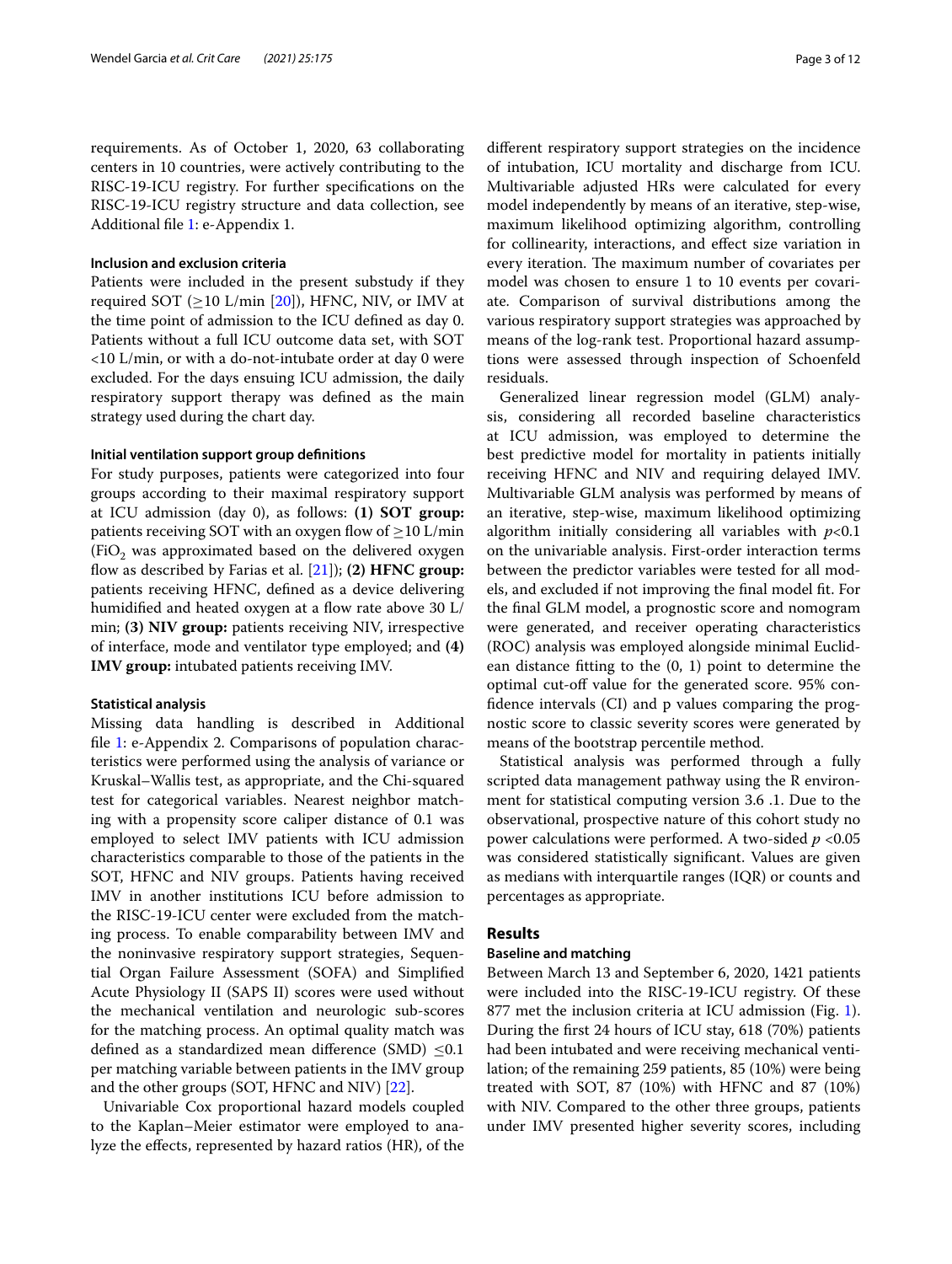increased need for vasoactive medication (Additional fle [1](#page-9-0): e-Table 1).

To allow for an unbiased assessment of respiratory strategies, a comparable population of IMV patients was extracted by propensity score matching against the other three groups based on 22 clinical, severity and laboratory parameters at admission (Additional fle [1:](#page-9-0) e-Figure 1). After the matching process, 351 patients (85 SOT, 87 HFNC, 87 NIV and 92 IMV) were included in the fnal analysis. Matching quality was considered excellent, as reflected by an SMD  $\leq$  0.1 for all matching variables, excepting SAPS II (SMD =  $0.13$ ), bilirubin (SMD =  $0.12$ ), and mean arterial pressure (SMD =  $0.11$ ), in which the mean distributional diference between groups was nonetheless negligibly small (Additional fle [1](#page-9-0): e-Figure 1).

#### **Characteristics of the overall population**

After the matching process, the baseline characteristics across all four groups at ICU admission were simi-lar (Table [1,](#page-4-0) Additional file [1](#page-9-0): e-Table 2). Patients were treated at 49 diferent ICUs, all of which followed different ventilation approaches. Until IMV was required or the patient could be weaned, no obvious crossovers between ventilation therapies seem to have been present (Additional fle [1:](#page-9-0) e-Table 3). Further, there was no obvious temporal relationship between the period of the pandemic during which patients were admitted to the ICU and the use of a specifc respiratory support

Of the patients who were not intubated and invasively ventilated on ICU admission, 55% required intubation and IMV between the frst and second day of their ICU stay. A smaller proportion of patients ( $p = 0.025$ ) in the HFNC (52%) and NIV (49%) groups progressed toward delayed IMV, compared to those in the SOT group (64%) (Fig. [2a](#page-6-0)).

Overall, the ICU mortality rate was higher ( $p = 0.016$ ) in patients initially ventilated with NIV than in the other groups (SOT: 18%, HFNC: 20%, NIV: 37%, IMV: 25%) (Fig. [2b](#page-6-0)). In patients who did not progress toward intubation, the ICU mortality rates were as follows: 10% in the SOT, 7% in the HFNC, and 36% in the NIV group (Additional file  $1$ : e-Table 4). The amount of therapy withdrawals was similar between groups ( $p = 0.408$ ).

# **Characteristics of patients progressing toward intubation and invasive mechanical ventilation**

The median duration of the in-hospital stay until intubation was longer  $(p<0.001)$  in the NIV group  $(4 [IQR, 3-7])$ days) compared to the other three groups  $(SOT: 3 \mid 1-5)$ days, HFNC: 3 [2–6] days, IMV: 1 [0–3] days) (Table [2](#page-5-0)). At the day of intubation, patients progressing toward mechanical ventilation had an overall median partial pressure of arterial oxygen to inspired fraction of oxygen (P/F) ratio of 137 [95–179] mmHg, with no variations between groups ( $p = 0.256$ ) (Table [2\)](#page-5-0). In all groups the

<span id="page-3-0"></span>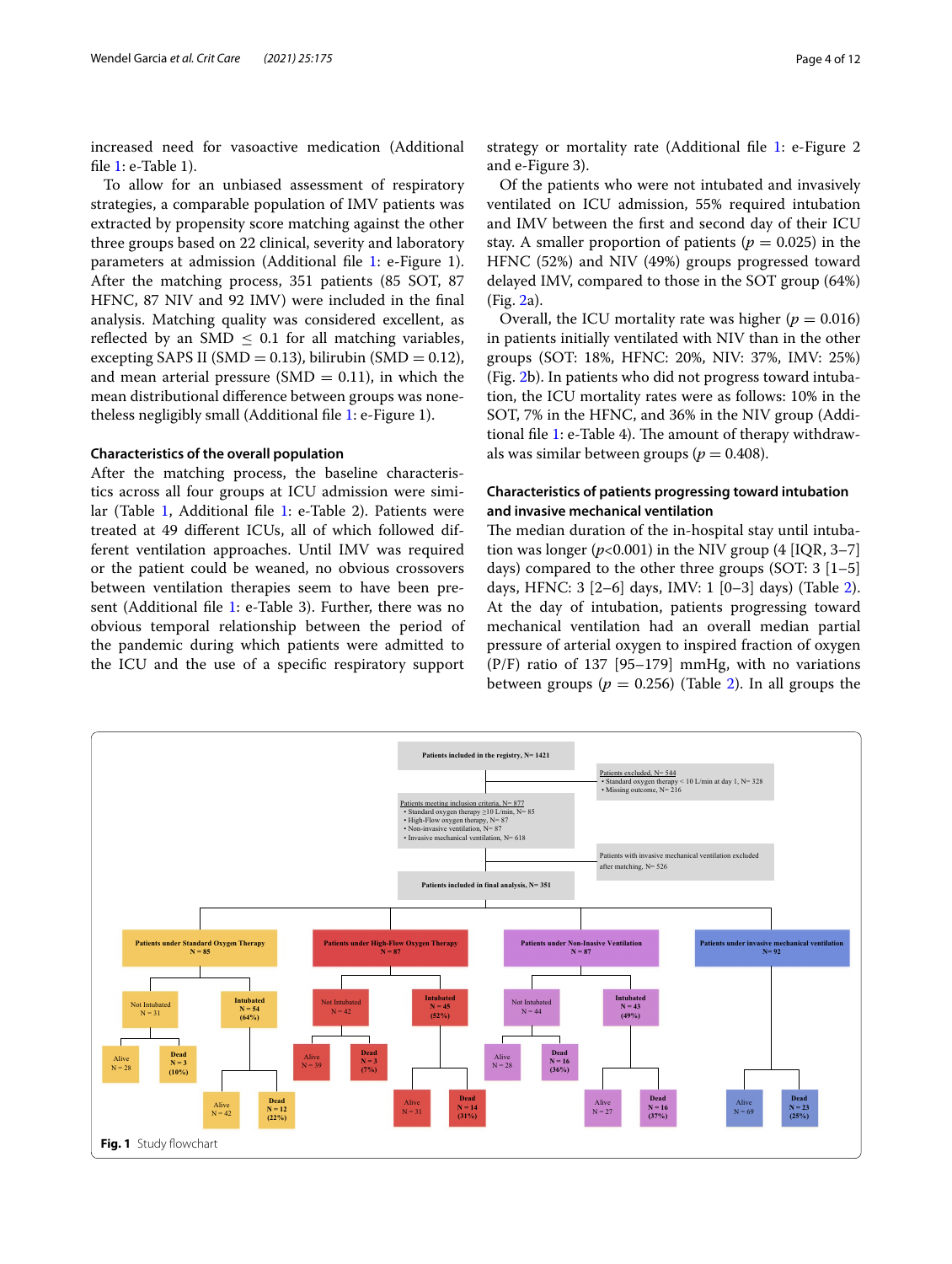|                                                     | Overall $N = 351$ | Standard<br>oxygen therapy<br>$N = 85$ | High-flow<br>oxygen therapy<br>$N = 87$ | Non-invasive positive-<br>pressure ventilation<br>$N = 87$ | <b>Invasive</b><br>mechanical<br>ventilation $N = 92$ | P value |
|-----------------------------------------------------|-------------------|----------------------------------------|-----------------------------------------|------------------------------------------------------------|-------------------------------------------------------|---------|
| Centers that employed each<br>strategy              | 49 (100)          | 28 (57)                                | 21(43)                                  | 26 (53)                                                    | 35 (71)                                               |         |
| Patient characteristics                             |                   |                                        |                                         |                                                            |                                                       |         |
| Age, years                                          | 63 [55, 72]       | 63 [53, 72]                            | 63 [55, 74]                             | 66 [55, 76]                                                | 62 [55, 70]                                           | 0.454   |
| Male gender                                         | 254 (73)          | 63 (75)                                | 65 (75)                                 | 62(71)                                                     | 64 (71)                                               | 0.861   |
| Body mass index, kg/m <sup>2</sup>                  | 28 [25, 31]       | 28 [26, 32]                            | 27 [25, 32]                             | 26 [24, 29]                                                | 29 [26, 31]                                           | 0.029   |
| Comorbidities                                       | 167(47)           | 49 (57)                                | 40 (46)                                 | 39 (44)                                                    | 39 (42)                                               | 0.187   |
| Ischemic heart disease                              | 35 (10)           | 11(12)                                 | 7(8)                                    | 10(11)                                                     | 7(7)                                                  | 0.574   |
| Diabetes mellitus                                   | 90(25)            | 23(27)                                 | 26(29)                                  | 17(19)                                                     | 24 (26)                                               | 0.454   |
| Chronic arterial hypertension                       | 153(43)           | 42 (49)                                | 34 (39)                                 | 36(41)                                                     | 41 (44)                                               | 0.552   |
| COPD                                                | 41(11)            | 14(16)                                 | 10(11)                                  | 7(8)                                                       | 10(10)                                                | 0.382   |
| Immunosuppression†<br>On ICU admission              | 40 (11)           | 7(8)                                   | 13(14)                                  | 7(8)                                                       | 13(14)                                                | 0.311   |
| Time from symptom onset to<br>hospitalization, days | 7[4, 10]          | 7[4, 10]                               | 7[3, 10]                                | 6[3, 10]                                                   | 7[4, 9]                                               | 0.797   |
| Time from hospital admission<br>to ICU, days        | $1$ [0, 3]        | 1[0,3]                                 | 1[0,3]                                  | 2[1,4]                                                     | 1[0,3]                                                | 0.233   |
| <b>APACHE</b> score                                 | 11 [7, 18]        | 11 [7, 19]                             | 10[6, 13]                               | 10[7, 16]                                                  | 11 [8, 20]                                            | 0.045   |
| SAPS II score                                       | 38 [30, 59]       | 37 [30, 63]                            | 35 [27, 44]                             | 36 [29, 57]                                                | 45 [35, 63]                                           | < 0.001 |
| SOFA score                                          | 7[5, 8]           | 7[4, 7]                                | 6[3, 7]                                 | 6[4, 7]                                                    | 7[6, 8]                                               | 0.245   |
| Vasopressors                                        | 32(16)            | 9(15)                                  | 5(12)                                   | 11(25)                                                     | 7(14)                                                 | 0.341   |
| Lactate, mmol/L                                     | $1.3$ [0.9, 1.8]  | $1.1$ [0.9, 1.5]                       | $1.3$ [0.9, 2]                          | $1.5$ [1, 1.8]                                             | $1.2$ [0.9, 1.8]                                      | 0.352   |
| $FiO2$ , %                                          | 60 [50, 70]       | 60 [60, 60]                            | 60 [44, 80]                             | 60 [48, 70]                                                | 63 [45, 80]                                           | 0.180   |
| Respiratory rate, 1/min                             | 26 [22, 32]       | 28 [24, 32]                            | 26 [22, 32]                             | 28 [24, 37]                                                | 24 [21, 30]                                           | 0.052   |
| SpO <sub>2</sub> , %                                | 94 [91, 97]       | 92 [90, 94]                            | 95 [92, 97]                             | 94 [91, 97]                                                | 95 [92, 97]                                           | 0.118   |
| PaO <sub>2</sub> /FiO <sub>2</sub> , mmHg           | 123 [92, 167]     | 117 [105, 160]                         | 126 [79, 169]                           | 135 [97, 168]                                              | 123 [90, 165]                                         | 0.612   |
| CRP, mg/L                                           | 119 [33, 202]     | 153 [94, 217]                          | 104 [31, 169]                           | 111 [28, 202]                                              | 110 [23, 222]                                         | 0.052   |
| Interleukin-6, ng/L                                 | 115 [56, 210]     | 153 [41, 236]                          | 105 [82, 150]                           | 111 [70, 175]                                              | 94 [50, 325]                                          | 0.968   |
| D-dimer, µg/L                                       | 1146 [625, 2050]  | 1250 [653, 1899]                       | 910 [505, 1628]                         | 1394 [838, 5825]                                           | 1040 [638, 1905]                                      | 0.234   |
| Outcome                                             |                   |                                        |                                         |                                                            |                                                       |         |
| Requirement of intubation                           | 234 (67)          | 54 (64)                                | 45 (52)                                 | 43 (49)                                                    | 92 (100)                                              | < 0.001 |
| Withdrawal of life supporting<br>therapies          | 51(15)            | 14(16)                                 | 8(9)                                    | 15(18)                                                     | 14(17)                                                | 0.408   |
| ICU length of stay, days                            | 13 [6, 23]        | 9[3, 17]                               | 13 [6, 24]                              | 17 [8, 26]                                                 | 15 [9, 24]                                            | < 0.001 |
| ICU mortality                                       | 87 (25)           | 15(18)                                 | 17(20)                                  | 32 (37)                                                    | 23(25)                                                | 0.016   |

# <span id="page-4-0"></span>**Table 1** Demographics, characteristics at ICU admission, progression of respiratory support and outcome

Values are given as median [interquartile range] or count (percent) as appropriate

*ICU* intensive care unit, *APACHE II* Acute Physiology And Chronic Health Evaluation II, *SAPS II* Simplifed Acute Physiology Score II, *SOFA* Sequential Organ Failure Assessment, *FiO2* Fraction Of Inspired O2, *SpO2* Peripheral Oxygen Saturation, *PaO2/FiO2 ratio* Partial Pressure of Arterial O2/Fraction Of Inspired O2, *CRP* C-reactive protein

† Immunosuppression was defned as any of the following: Hematologic malignancy, Human Immunodefciency Virus, Hepatitis B or C infection, prescribed immunosuppressive medication

initial ventilator settings and static compliance were similar. The use of corticosteroids and prone positioning were also comparable between groups. Patients under early IMV experienced less pronounced C-reactive protein (CRP) dynamics, with a lower proportional peak increase and a larger proportional decrease over the initial 7 days of ICU stay compared to patients in the noninvasive respiratory support groups ( $p = 0.02$ ) (Additional file [1](#page-9-0): e-Figure 4; Additional fle [1](#page-9-0): e-Table 5). Patients who received initial NIV therapy had a greater need for vasopressors during the ICU stay ( $p = 0.029$ ).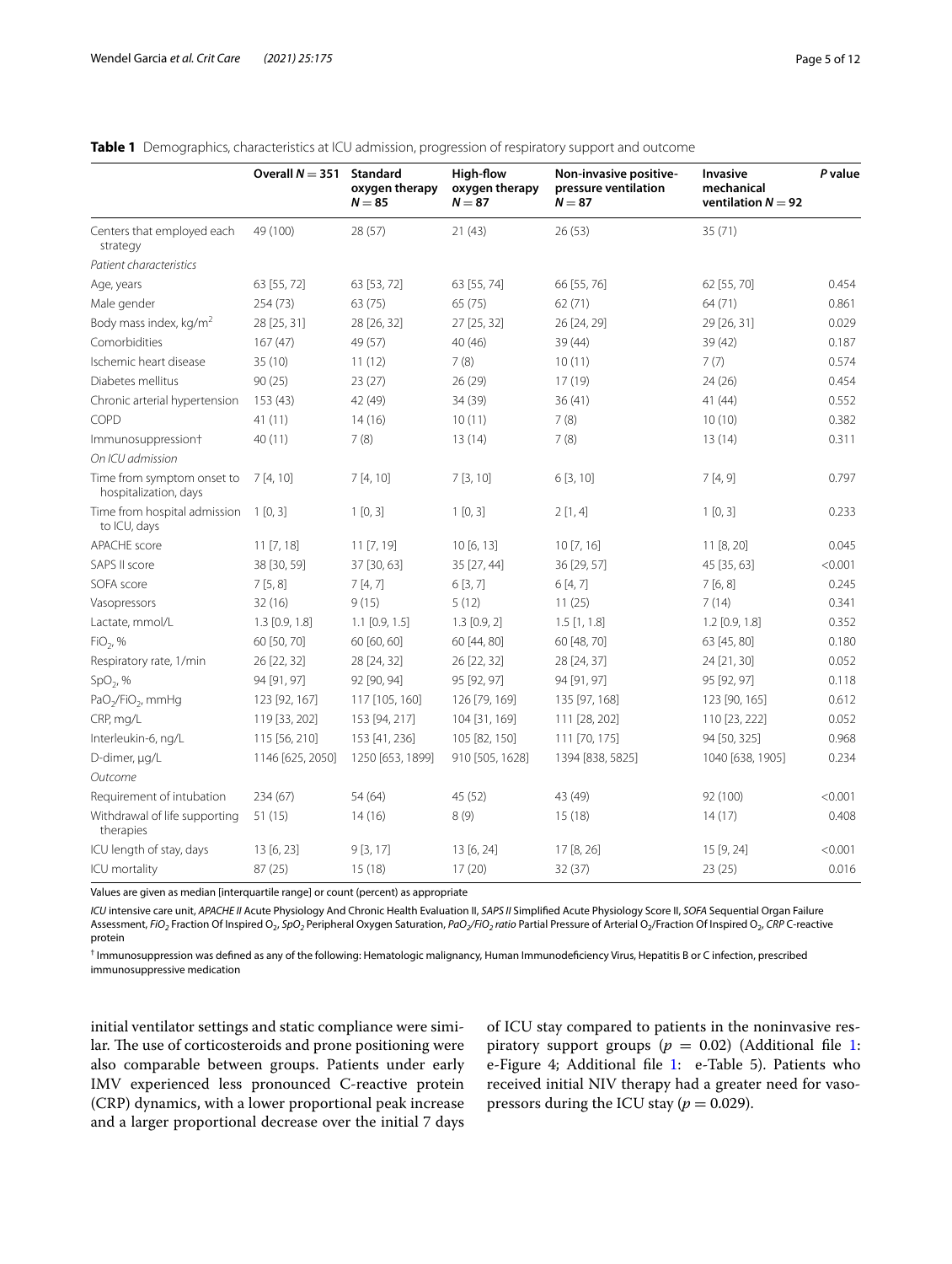|                                                              | Overall $N = 234$ | Standard<br>oxygen therapy<br>$N = 54$ | High-flow<br>oxygen therapy<br>$N = 45$ | Non-invasive positive-<br>pressure ventilation<br>$N = 43$ | Invasive<br>mechanical<br>ventilation $N = 92$ | P value |
|--------------------------------------------------------------|-------------------|----------------------------------------|-----------------------------------------|------------------------------------------------------------|------------------------------------------------|---------|
| Time from hospital admission 2 [1, 5]<br>to intubation, days |                   | 3[1, 5]                                | 3[2,6]                                  | 4[3, 7]                                                    | 1[0,3]                                         | < 0.001 |
| Duration of noninvasive<br>respiratory support, days         | 1[1,2]            | 1[1,1]                                 | 1[1,2]                                  | 1[1,2]                                                     | 0[0, 0]                                        | 0.109   |
| SOFA score on intubation day                                 | 6[5, 8]           | 6[6, 8]                                | 7[6, 8]                                 | 6[5, 7]                                                    | 7[6, 8]                                        | 0.258   |
| Ventilatory parameters after intubation                      |                   |                                        |                                         |                                                            |                                                |         |
| $FiO2$ , %                                                   | 60 [44, 75]       | 50 [40, 67]                            | 60 [44, 67]                             | 45 [41, 65]                                                | 63 [45, 80]                                    | 0.022   |
| SpO <sub>2</sub> , %                                         | 94 [90, 97]       | 91 [88, 95]                            | 94 [91, 96]                             | 93 [89, 96]                                                | 96 [92, 97]                                    | 0.082   |
| PaO <sub>2</sub> /FiO <sub>2</sub> , mmHg                    | 137 [95, 179]     | 143 [94, 195]                          | 136 [99, 181]                           | 146 [108, 169]                                             | 123 [90, 165]                                  | 0.256   |
| PaCO <sub>2</sub> , kPa                                      | 5.5 [4.7, 6.4]    | 5.8 [5.1, 6.7]                         | 5.8 [4.7, 6.6]                          | $5.7$ [4.9, 6.4]                                           | $5.1$ [4.3, 5.8]                               | 0.002   |
| Tidal volume/IBW, ml/kg                                      | $6.0$ [5.6, 7]    | $6.4$ [5.7, 7.0]                       | $6.0$ [5.5, 6.7]                        | $6.0$ [5.6, 7.3]                                           | $6.1$ [5.7, 7.1]                               | 0.982   |
| Respiratory rate, 1/min                                      | 24 [20, 28]       | 24 [20, 28]                            | 21 [18, 27]                             | 23 [20.27]                                                 | 24 [21, 30]                                    | 0.008   |
| PEEP, cmH <sub>2</sub> O                                     | 12 [10, 12]       | 10 [10, 12]                            | 10 [10, 12]                             | 12 [10, 14]                                                | 12 [10, 14]                                    | 0.266   |
| Plateau pressure, cmH <sub>2</sub> O                         | 23 [21, 26]       | 24 [22, 25]                            | 24 [22, 25]                             | 24 [23, 27]                                                | 21 [21, 25]                                    | 0.838   |
| Driving pressure, cmH <sub>2</sub> O                         | 13 [10, 14]       | 13 [10, 14]                            | 14 [12, 15]                             | 13 [12, 14]                                                | 11 [10, 14]                                    | 0.96    |
| Static compliance, ml/cmH <sub>2</sub> O                     | 35 [26, 44]       | 34 [27, 44]                            | 29 [25, 36]                             | 28 [24, 34]                                                | 36 [31, 49]                                    | 0.603   |
| Treatment                                                    |                   |                                        |                                         |                                                            |                                                |         |
| Corticosteroids                                              | 50(21)            | 11(20)                                 | 13(29)                                  | 12(28)                                                     | 14(15)                                         | 0.194   |
| Organ failure and support during ICU stay                    |                   |                                        |                                         |                                                            |                                                |         |
| Prone positioning                                            | 148(63)           | 35(64)                                 | 31 (68)                                 | 27(62)                                                     | 55 (59)                                        | 0.764   |
| Decrease in CRP from Day<br>$0 - 7, %$                       | $27[-77, 83]$     | $19[-100, 67]$                         | $17[-27, 90]$                           | $21[-103, 85]$                                             | $42$ [ $-48, 87$ ]                             | $0.02*$ |
| Vasopressors                                                 | 187 (80)          | 45 (83)                                | 38 (84)                                 | 39 (91)                                                    | 65 (71)                                        | 0.029   |
| Acute kidney injury                                          | 52(22)            | 9(17)                                  | 16(36)                                  | 11(26)                                                     | 16(17)                                         | 0.068   |
| Renal replacement therapy                                    | 40 (17)           | 9(17)                                  | 9(20)                                   | 6(14)                                                      | 16(17)                                         | 0.901   |
| Tracheotomy                                                  | 41 (17)           | 7(13)                                  | 11(24)                                  | 7(16)                                                      | 16(17)                                         | 0.346   |
| Outcome                                                      |                   |                                        |                                         |                                                            |                                                |         |
| Withdrawal of life supporting<br>therapies                   | 38(17)            | 11(20)                                 | 6(13)                                   | 7(17)                                                      | 14(17)                                         | 0.857   |
| ICU length of stay, days                                     | 16 [9, 26]        | 13 [7, 21]                             | 21 [13, 29]                             | 18 [9, 27]                                                 | 15 [9, 24]                                     | 0.052   |
| ICU mortality                                                | 65 (28)           | 12(21)                                 | 14(31)                                  | 16(37)                                                     | 23(25)                                         | 0.342   |

#### <span id="page-5-0"></span>**Table 2** Characteristics and disease progression in patients requiring invasive mechanical ventilation

Values are given as median [IQR] or count (percent) as appropriate

*ICU* intensive care unit, *SOFA* Sequential Organ Failure Assessment, *FiO<sub>2</sub>* fraction of inspired O<sub>2</sub>, SpO<sub>2</sub> peripheral oxygen saturation, *PaO<sub>2</sub>/FiO<sub>2</sub>* ratio partial pressure of arterial O<sub>2</sub>/fraction of inspired O<sub>2</sub>, *PaCO<sub>2</sub>* partial pressure of arterial CO<sub>2</sub>, *IBW* ideal body weight, *PEEP* positive end expiratory pressure, *CRP* C-reactive protein \* Calculated by means of mixed efect model analysis (Additional fle [1](#page-9-0): e-Table 2)

ICU mortality in patients requiring IMV was 28% (65) with a median length of stay of 16 [9–26] days. Patients initially treated with NIV who progressed toward IMV presented a trend ( $p = 0.073$ ) toward higher ICU mortality (37%) as opposed to patients in the other groups (SOT: 21%, HFNC: 31%) when compared to the early IMV group (25%) (Fig. [3](#page-7-0)a). Patients who were initially treated with HFNC and NIV, and later required IMV, had longer ( $p = 0.018$ ) ICU lengths of stay than patients under initial SOT when compared to early IMV (Fig. [3](#page-7-0)b).

After multivariable adjustment for covariates, NIV was independently associated with a higher overall ICU mortality (adjusted HR 2.67, 95% CI [1.14–6.25]) as well as with an increased ICU mortality rate (adjusted HR 2.96, 95% CI [1.07–8.23]) and a prolonged length of ICU stay (adjusted HR 0.57, 95% CI [0.33–0.97]) in patients failing NIV and requiring delayed IMV, as opposed to the other respiratory support strategies (Figs. [2](#page-6-0)b, [3a](#page-7-0), b; Additional fle [1](#page-9-0): e-Figures 5–8).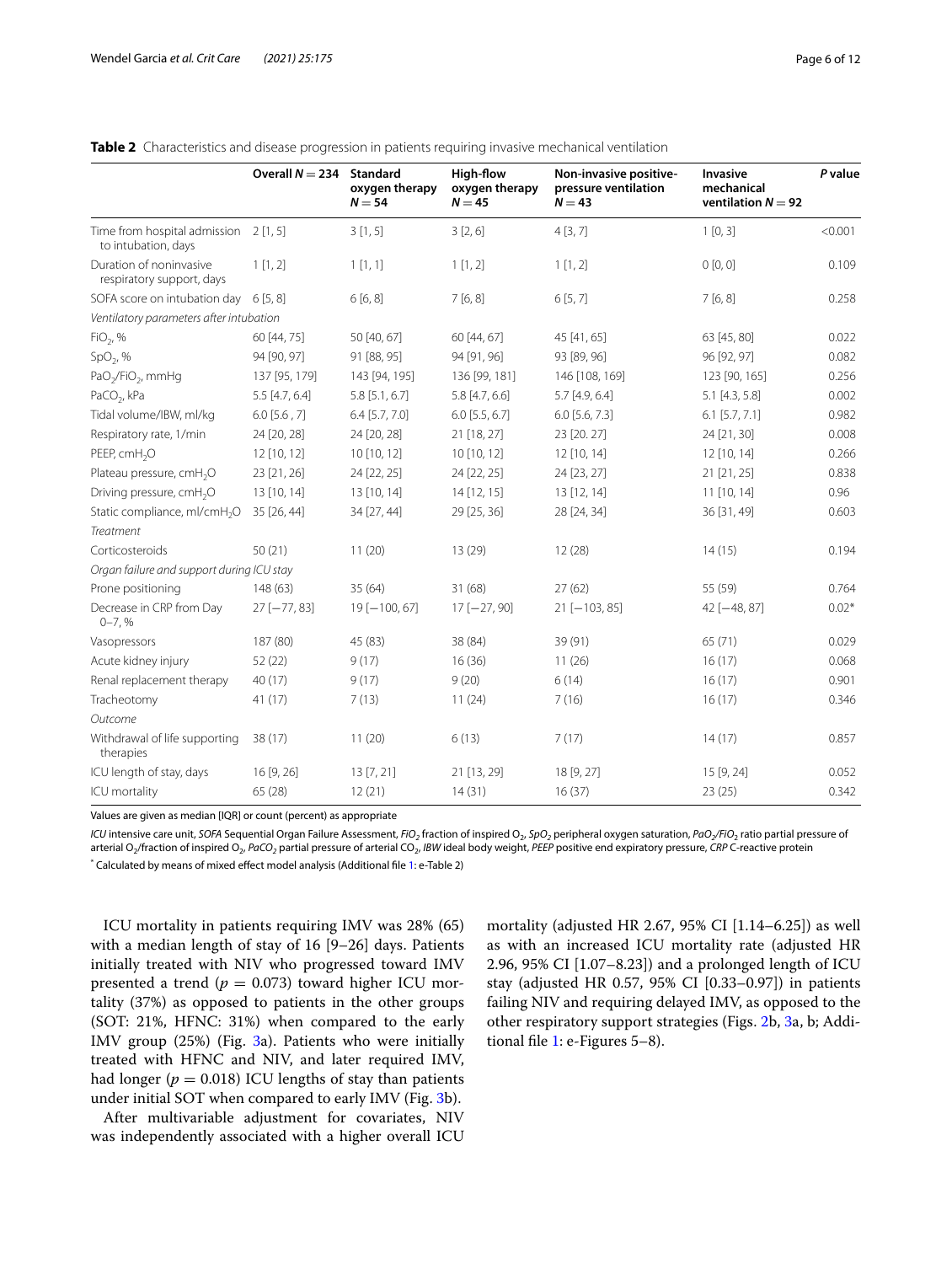



# <span id="page-6-0"></span>**Predictors of mortality in patients initially treated with HFNC or NIV patients with delayed intubation and invasive mechanical ventilation**

To identify the HFNC and NIV patients with the worst ICU outcomes after progression to intubation and IMV, an iterative, multivariable GLM analysis was performed. The model identified age, respiratory rate and diagnosis of diabetes mellitus as independent prognostic factors of mortality (Additional file [1:](#page-9-0) e-Table 6; Additional file [1](#page-9-0): e-Figure 9A). A prognostic score, based on the previously described model, presented a moderate prognostic ability (area under the receiver operating curve: 0.75, 95% CI  $[0.63-0.85]$  for ICU mortality in these patients. This prognostic score was superior to all other tested prognostic scores at ICU admission (Additional fle [1](#page-9-0): e-Fig-ure 9B; Additional file [1:](#page-9-0) e-Table 9). The Kaplan–Meier estimator presented in Additional fle [1:](#page-9-0) e-Figure 9C shows the excellent  $(p<0.0001)$  dichotomizing capacity of a prognostic score of 134 points (Positive Likelihood Ratio for Mortality: 2.4) to identify patients with a higher risk of ICU mortality.

# **Discussion**

In this subpopulation of a prospective, critically ill COVID-19 cohort during the frst peak of the pandemic, 70% of patients were intubated and mechanically ventilated on the day of admission to the ICU. Use of SOT, HFNC and NIV was limited to 10% of the patients, respectively. The incidence of intubation and IMV in patients initially supported with HFNC and NIV was 12–15% lower than in patients with SOT. Compared to the other respiratory support strategies, NIV was associated with higher ICU mortality rates. A prognostic score considering age, respiratory rate and diabetes mellitus at ICU admission performed moderately in identifying HFNC and NIV patients with increased mortalities after delayed intubation and may help to discern patients who are at lower risk for increased ICU mortality during a HFNC or NIV trial.

International guidelines in place at the onset of the pandemic recommended early IMV for critically ill COVID-19 patients; HFNC and NIV were not recommended, mainly due to safety concerns related to the production of aerosols, which could jeopardize the health of hospital staff  $[23]$  $[23]$  $[23]$ . Notwithstanding those recommendations, the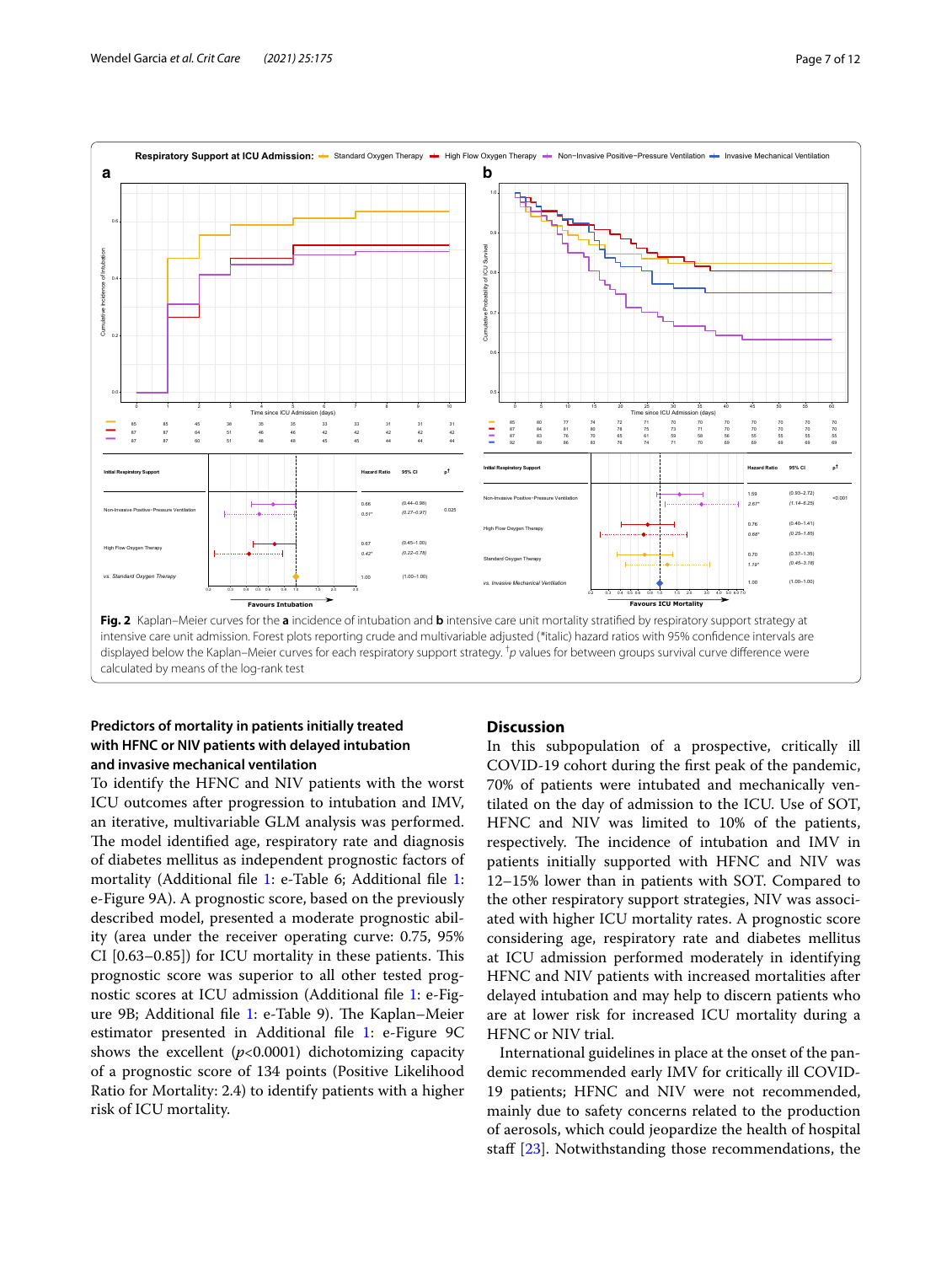

<span id="page-7-0"></span>proportion of patients ventilated with noninvasive respiratory support strategies in this study was comparable to that described in the setting of the LUNGSAFE study, in which 15% of patients received noninvasive respiratory support [\[24](#page-10-17)]. Numerous COVID-19 cohort studies conducted in Europe and the United States have described similar proportions of noninvasive support measures [\[7](#page-10-6), [18,](#page-10-11) [25–](#page-10-18)[27\]](#page-10-19).

Although contradictory results have been reported regarding the value of HFNC to avoid intubation [[20,](#page-10-13) [28](#page-11-0)], this technique has been shown to reduce mortality rates in cases of acute hypoxemic failure [\[20](#page-10-13)], thus fnding its place in international respiratory support recommendations [[29](#page-11-1)]. In critically ill COVID-19 patients, other studies have shown—consistent with the data presented in our study—lower intubation and IMV rates, but without any reduction in ICU mortality  $[30]$  $[30]$ . The initially postulated risk of virus aerosolisation can probably be minimized by using conventional type I surgical masks over the nasal cannula  $[31]$  $[31]$ . By contrast, NIV remains controversial in the treatment of ARDS, a debate that is evident in the absence of unambiguous recommendations in clinical guidelines [\[32\]](#page-11-4). Although the use of NIV has been correlated with a reduced need for IMV and lower mortality rates in mild ARDS [\[33\]](#page-11-5), the available evidence in severer expressions of ARDS indicates higher mortality rates [\[20](#page-10-13), [24,](#page-10-17) [34\]](#page-11-6). In ARDS of viral etiology especially, the use of NIV is associated with high failure rates (up to 85%) [\[35\]](#page-11-7).

Patients may—in an attempt to maintain homeostasis—initiate a vicious cycle through vigorous breathing efforts, exacerbating their lungs pathology by means of extremely elevated transpulmonary forces, leading to excessive stress and increased pulmonary infammation [[36,](#page-11-8) [37\]](#page-11-9). In our study, this patient-induced biotrauma might be one of the factors explaining the pronounced CRP dynamics in the noninvasively supported groups as opposed to those receiving early IMV  $[38]$  $[38]$  $[38]$ . Consequently, the prolonged use of noninvasive ventilation, delaying intubation in patients who ultimate fail and thus require IMV, has been associated with higher mortality rates in ARDS [\[39–](#page-11-11)[43\]](#page-11-12), as well as in critically ill COVID-19 patients  $[44-46]$  $[44-46]$  $[44-46]$ . The excess mortality observed in patients treated with NIV in this study might thus be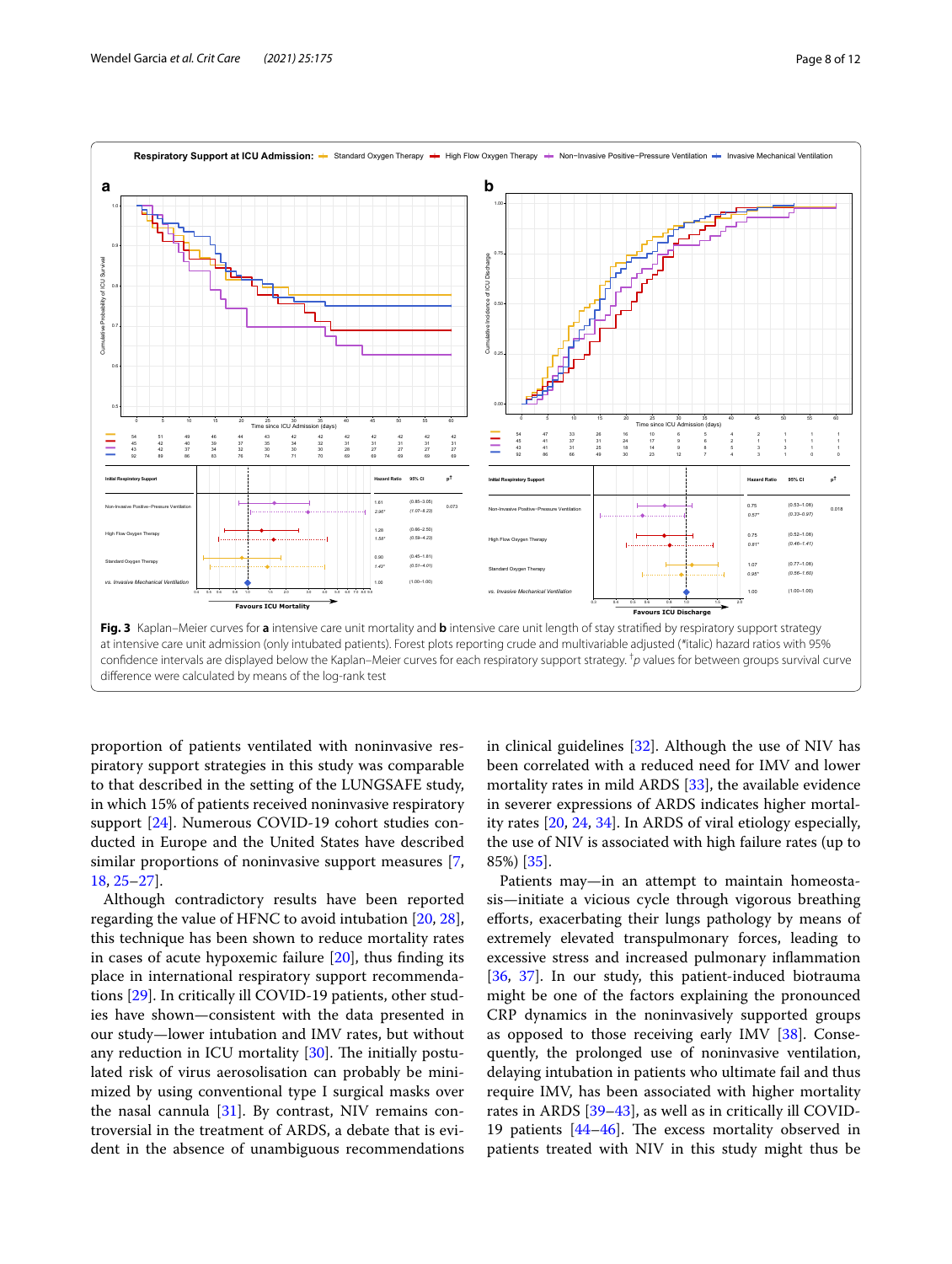explained by the longer period of harmful spontaneous breathing in patients failing NIV therapy, exacerbated by an increased respiratory rate and disproportionate tidal volumes induced by NIV therapy [[24,](#page-10-17) [47](#page-11-15)].

If faced with a choice, physicians will intuitively prioritize avoidance of intubation and IMV, provided that this strategy does not imply any increase in mortality risk. Thus, the data presented in this study suggests that the best strategy appears to be an initial closely monitored HFNC trial with thorough assessment of clinical improvement, followed by proactive intubation and IMV in patients with a high risk of failure and mortality. The use of prognostic scores, such as the one exemplifed in this study, may support clinical decision making to differentiate between patients who are treatable with noninvasive respiratory support strategies from those likely to have a worse outcome if intubation is delayed [[48](#page-11-16), [49](#page-11-17)]. To which degree static scores or dynamic scores taking advantage of the temporal assessment of patients, such as the ROX score, may improve ICU outcome nevertheless remains to be assessed [\[18](#page-10-11), [49](#page-11-17)].

The present study has several limitations. First, the lack of randomization between respiratory support groups and it being a retrospective analysis, lead to many possible outcome modifying biases, such as the inability to assess the infuence of human and material resources on treatment outcomes. Nonetheless, the lack of randomization was minimized through the application of propensity score matching to numerous variables at ICU admission, thus ensuring the comparability of the study groups in terms of the most objectively assessable patient characteristics. Second, the lack of a universal respiratory support protocol implies a high level of center- and clinician-related variability and prevents a mechanistic reasoning behind the described effects. On the other hand, the observational nature of this study potentially refects the clinicians' expertise more than a protocolized, randomized four-arm study, thereby reducing bias caused by variations in clinical experience or disfavour of a specifc type of respiratory support strategy. Consequently the present study offers a representative view of the respiratory support strategies employed during the frst peak of the pandemic. Third, some of the crude mortality trends

observed in this study lacked statistical signifcance. However, given the moderate numbers of patients in each ventilation strategy, the large number of centers, the lack of a centralized protocol, and the statistical signifcance in the adjusted analyses, the observed signals provide a certain robustness for clinical decision-making and the development of hypotheses for future confrmatory, controlled studies. Fourth, the available registry data did not allow to determine the time on IMV for all patients, thus preventing an analysis of ventilator-free time. Fifth, the data underlying the prognostic score analysis were assessed on a daily basis, thus diminishing the prognostic capacity for scores, which require higher temporal resolution. Finally, the here proposed prognostic score has not been validated in other NIV and HFNC populations, thus caution is advised when employing it in a clinical framework; external validation is warranted.

# **Conclusion**

Given that patients who received HFNC in this cohort had lower intubation rates but comparable ICU mortality, the most reasonable initial ventilation strategy in critically ill COVID-19 patients appears to be a closely monitored trial of HFNC, prioritizing rapid intubation and IMV in patients with a high risk of failure. Nonetheless, considering the highly uncertain and stressful clinical setting experienced during the frst wave of the COVID-19 pandemic, SOT and early IMV both represent safe and "cautious" initial respiratory support strategies. The presented fndings, in agreement with classic ARDS literature, suggest that NIV should be avoided whenever possible due to an associated elevated ICU mortality risk.

#### Abbreviations

ARDS: Acute respiratory distress syndrome; CI: Confdence interval; CARDS: COVID-19 ARDS; COVID-19: Coronavirus disease 2019; CRP: C-reactive protein; GLM: Generalized linear regression model; HR: Hazard ratio; HFNC: Highfow oxygen therapy by nasal cannula; ICU: Intensive care unit; IMV: Invasive mechanical ventilation; IQR: Interquartile range; NIV: Noninvasive positivepressure ventilation; P/F: Partial pressure of arterial oxygen to inspired fraction of oxygen; P-SILI: Patient self-inficted lung injury; ROC: Receiver operating characteristics; SOT: Standard oxygen therapy; SMD: Standardized mean difference; SOFA: Sequential Organ Failure Assessment; SAPS II: Simplifed Acute Physiology Score II; STROBE: Strengthening the Reporting of Observational Studies in Epidemiology.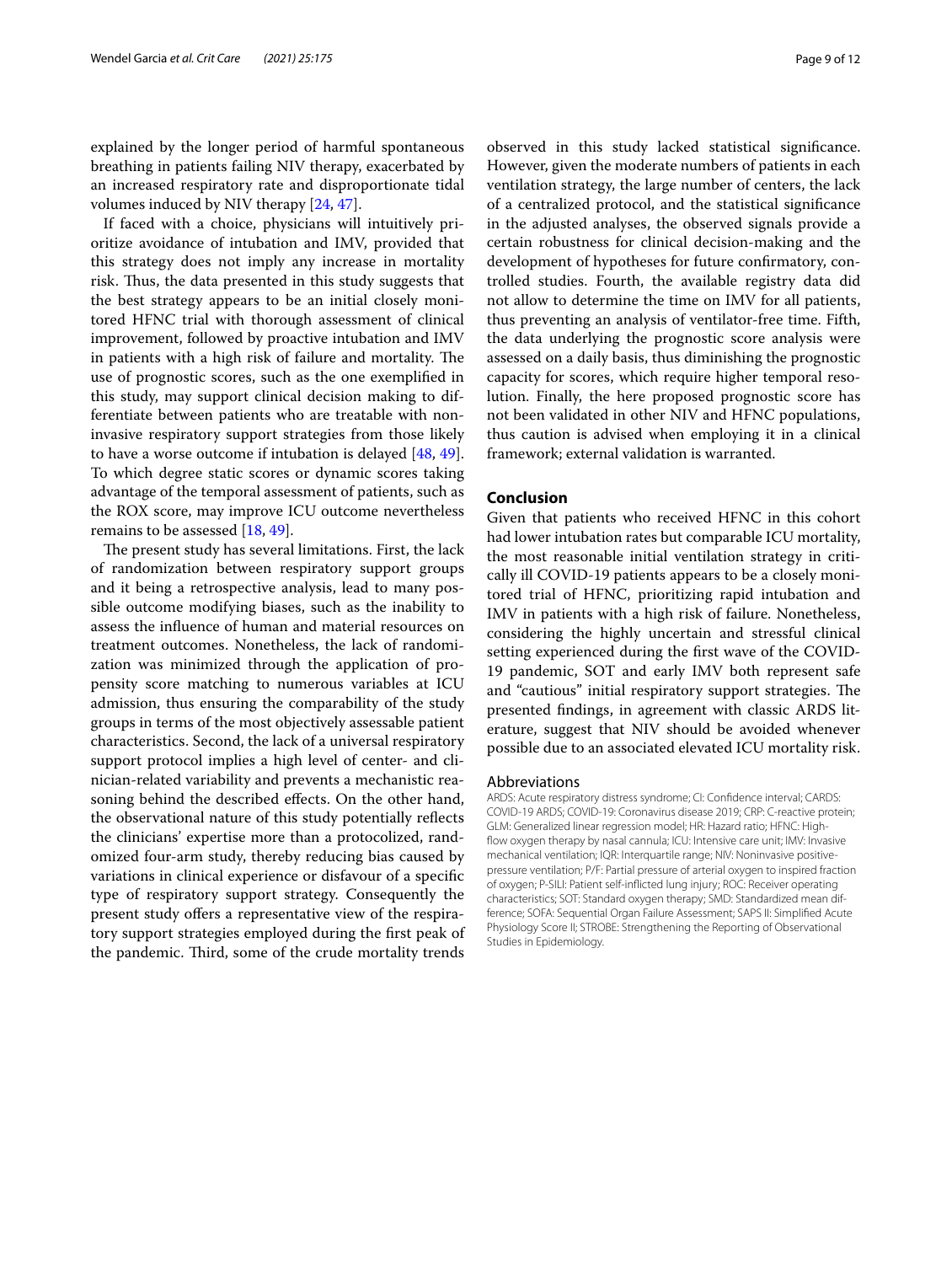# **Supplementary Information**

The online version contains supplementary material available at [https://doi.](https://doi.org/10.1186/s13054-021-03580-y) [org/10.1186/s13054-021-03580-y.](https://doi.org/10.1186/s13054-021-03580-y)

<span id="page-9-0"></span>**Additional fle 1. e-Appendix 1:** Specifcations on the RISC-19-ICU registry structure and data collection. **e-Appendix 2:** Missing data handling. **e-Table 1:** Overall "unmatched" baseline characteristics on Day 0. **e-Figure 1:** "Love Plot" presenting Standardized Mean Differences between the unmatched and matchedcohort. **e-Table 2:** Demographics, characteristics at ICU admission, progression of respiratory support and outcome; stratified by survivor status. **e-Table 3:** Progression of respiratory support stratifed by respiratory support strategy at ICU admission. **e-Figure 2:** Temporal relationship between the period of admission to the intensive care unit and the use of respiratory support strategies or mortality rate. **e-Figure 3:** Kaplan Meier curves for intensive care unit mortality stratifed by the period of admission to the intensive care unit. **e-Table 4:** Demographics, characteristics at ICU admission, progression of respiratory support and outcome for patients never requiring intubation and invasive mechanical ventilation. **e-Figure 4:** C-Reactive Protein stratified by respiratory support strategy on Day 0 over the frst week of ICU stay. **e-Table 5:** Mixed Efect Model of C-Reactive Protein stratifed by respiratory support strategy on Day 0 over the first week of ICU stay. **e-Figure 5:** Multivariable adjusted COX regression model for the incidence of intubation. **e-Figure 6:** Multivariable adjusted COX regression model for overall ICU mortality. **e-Figure 7:** Multivariable adjusted COX regression model for ICU mortality (intubated patients only). **e-Figure 8:** Multivariable adjusted COX regression model for ICU discharge (intubated patients only). **e-Table 6:** Prognostic Model for the identifcation of patients with lower ICU mortality risk after a failed HFNC or NIV trial. **e-Figure 9:** Nomogram, Receiver Operating Curves and stratifed Kaplan Meier curve for a prognostic model identifying patients with lower ICU mortality risk after a failed HFNC or NIV trial. **e-Table 7:** Area Under the Receiver Operating Curves (AUROCs) for the Prognostic Score versus classic severity scores.

#### **Acknowledgements**

We thank Prof. Dr. Jordi Mancebo for critical revision and Bradley Londres for professional language editing of this manuscript. We also want to thank all of the physicians and nurses in our collaborating centers for their tireless and brave eforts in patient treatment and care, as without them it would have been impossible to contain this ongoing health care emergency. The authors wish to acknowledge all of our collaborators from the RISC-19-ICU registry as collaborating authors, listed in alphabetical order: Angela Algaba-Calderon, Janina Apolo, Theodoros Aslanidis, Barna Babik, Filippo Boroli, Jan Brem, Mirko Brenni, Silvio D. Brugger, Giovanni Camen, Emanuele Catena, Roberto Ceriani, Ivan Chau, Andreas Christ, Chiara Cogliati, Pablo Concha, Gauthier Delahaye, Iris Drvaric, Jesús Escós-Orta, Silvia Fabbri, Francesca Facondini, Miodrag Filipovic, Jorge Gámez-Zapata, Peter Gerecke, Diederik Gommers, Thomas Hillermann, Can Ince, Beatrice Jenni-Moser, Marija Jovic, Geofrey Jurkolow, Alexander Klarer, Adriana Lambert, Jean-Christophe Laurent, Jerome Lavanchy, Barbara Lienhardt-Nobbe, Pascal Locher, Marie-Reine Losser, Roger F. Lussman, Aurora Magliocca, Antoni Margarit, Alberto Martínez, Romano Mauri, Eric Mayor-Vázquez, Jens Meier, Mallory Moret-Bochatay, Martina Murrone, Didier Naon, Thomas Nef, Emmanuel Novy, Lina Petersen, Jerome Pugin, Anne-Sylvie Ramelet, Jonathan Rilinger, Peter C. Rimensberger, Michael Sepulcri, Karim Shaikh, Marianne Sieber, Maria Sole Simonini, Savino Spadaro, Govind Oliver Sridharan, Klaus Stahl, Dawid L. Staudacher, Xiana Taboada-Fraga, Adrian Tellez, Severin Urech, Giovanni Vitale, Gerardo Vizmanos-Lamotte, Tobias Welte, Begoña Zalba-Etayo, Nuria Zellweger.

#### **Authors' contributions**

PDWG and FRC conceived and designed this study. PDWG, HAB, PKB, MAF, BY, SD, TT, TW, AK, AF, GRK, MAW, RC, FT, AP, ER, RRG, PC, ALA, MCMD, HLG, RE, MPM, NG, PS, MS, LM, JW, MMJ, ML, PS, FH, AD, HK, SC, SG, CB, JM, IF, MHP, ABW, SC, KM, TH, HR, MS, MS, DS, UP, AR, AH, FMB, MFL, PF, TG, CH, EC, DMH, TF, JM, PG, RAS, MPH and FRC acquired, analyzed, and/or interpreted the data. PDWG performed statistical analysis. PDWG and FRC drafted the manuscript. PDWG, HAB, PKB, MAF, BY, SD, TT, TW, AK, AF, GRK, MAW, RC, FT, AP, ER, RRG, PC, ALA, MCMD, HLG, RE, MPM, NG, PS, MS, LM, JW, MMJ, ML, PS, FH, AD, HK, SC, SG, CB,

JM, IF, MHP, ABW, SC, KM, TH, HR, MS, MS, DS, UP, AR, AH, FMB, MFL, PF, TG, CH, EC, DMH, TF, JM, PG, RAS, MPH, and FRC critically revised the manuscript for important intellectual content. PDWG, TF, JM, PG, RAS, and MPH supervised the registry. PDWG and FRC had full access to the entirety of the study data and take full responsibility for the integrity and accuracy of the data analysis. All authors read and approved the fnal manuscript.

#### **Funding**

The RISC-19-ICU registry is supported by the Swiss Society of Intensive Care Medicine and funded by internal resources of the Institute of Intensive Care Medicine, of the University Hospital Zurich and by unrestricted grants from CytoSorbents Europe GmbH (Berlin, Germany) and Union Bancaire Privée (Zurich, Switzerland). The sponsors had no role in the design of the study, the collection and analysis of the data, or the preparation of the manuscript.

#### **Availability of data and materials**

Any intensive care unit or other center treating critically ill COVID-19 patients is invited to join the RISC-19-ICU registry at [https://www.risc-19-icu.net.](https://www.risc-19-icu.net) While the registry protocol prevents the deposition of the full registry dataset in a third-party repository, analyses on the full dataset may be requested by any collaborating center after approval of the study protocol by the registry board. Reproducibility of the results in the present study was ensured by providing code for registry-specific data transformation and statistical analysis for collaborative development on the GitHub and Zenodo repositories. The registry protocol and data dictionary is publicly accessible at [https://www.risc-19-icu.](https://www.risc-19-icu.net) [net.](https://www.risc-19-icu.net)

#### **Declarations**

#### **Ethics approval and consent to participate**

The study was approved by the cantonal ethics committee of Zurich (KEK 2020-00322, ClinicalTrials.gov Identifer: NCT04357275). Informed consent to participate was either waived or obtained from the patients or from their next of kin, in accordance with the stipulations issued by the center-specifc local ethics committee. All collaborating centers have complied with all local legal and ethical requirements.

#### **Consent for publication**

Informed consent for publication was either waived or obtained from the patients or from their next of kin, in accordance with the stipulations issued by the center-specifc local ethics committee. All collaborating centers have complied with all local legal and ethical requirements.

#### **Competing interests**

The authors declare that they have no competing interests regarding the present study.

#### **Author details**

<sup>1</sup> Institute of Intensive Care Medicine, University Hospital of Zurich, Zurich, Switzerland. <sup>2</sup>The RISC-19-ICU Registry Board, University of Zurich, Zurich, Switzerland. <sup>3</sup>Unidad de Cuidados Intensivos, Hospital Vicente Corral Moscoso, Cuenca, Ecuador. 4 Unidad de Cuidados Intensivos, Hospital Nostra Senyora de Meritxell, Escaldes-Engordany, Andorra. <sup>5</sup>Interdisziplinaere Intensivstation, Spital Buelach, Buelach, Switzerland. <sup>6</sup> Department of Nephrology and Hypertension, Medical School Hannover, Hannover, Germany. <sup>7</sup> Department of Anesthesiology and Critical Care Medicine, Kepler University Hospital GmbH and Johannes Kepler University, Linz, Austria. <sup>8</sup>Department of Medicine III ‑ Interdisciplinary Medical Intensive Care, Medical Center University of Freiburg, Freiburg, Germany. <sup>9</sup> Departement of Anaethesiology and Intensive Care, University of Szeged, Szeged, Hungary. <sup>10</sup>Anesthesia and Intensive Care, Azienda Ospedaliero-Universitaria di Ferrara, Cona, Italy. 11Medizinische Intensivstation, Kantonsspital St. Gallen, St. Gallen, Switzerland. <sup>12</sup>Department of Internal Medicine, ASST Fatebenefratelli Sacco - "Luigi Sacco" Hospital, Milan, Italy. 13Division of Anesthesia and Intensive Care, ASST Fatebenefratelli Sacco - "Luigi Sacco" Hospital, Milan, Italy. 14Internal Medicine, Azienda Ospedaliera Universitaria di Modena, Modena, Italy. 15UOC Anestesia e Rianimazione, Ospedale Infermi, Rimini, Italy. <sup>16</sup>Department of Anesthesia and Intensive Care Medicine, Policlinico San Marco, Gruppo Ospedaliero San Donato, Bergamo, Italy. 17Servicio de Medicina intensiva, Complejo Hospitalario Universitario A Coruña, A Coruña, Spain. 18Medical Intensive Care Unit, Hospital Clínic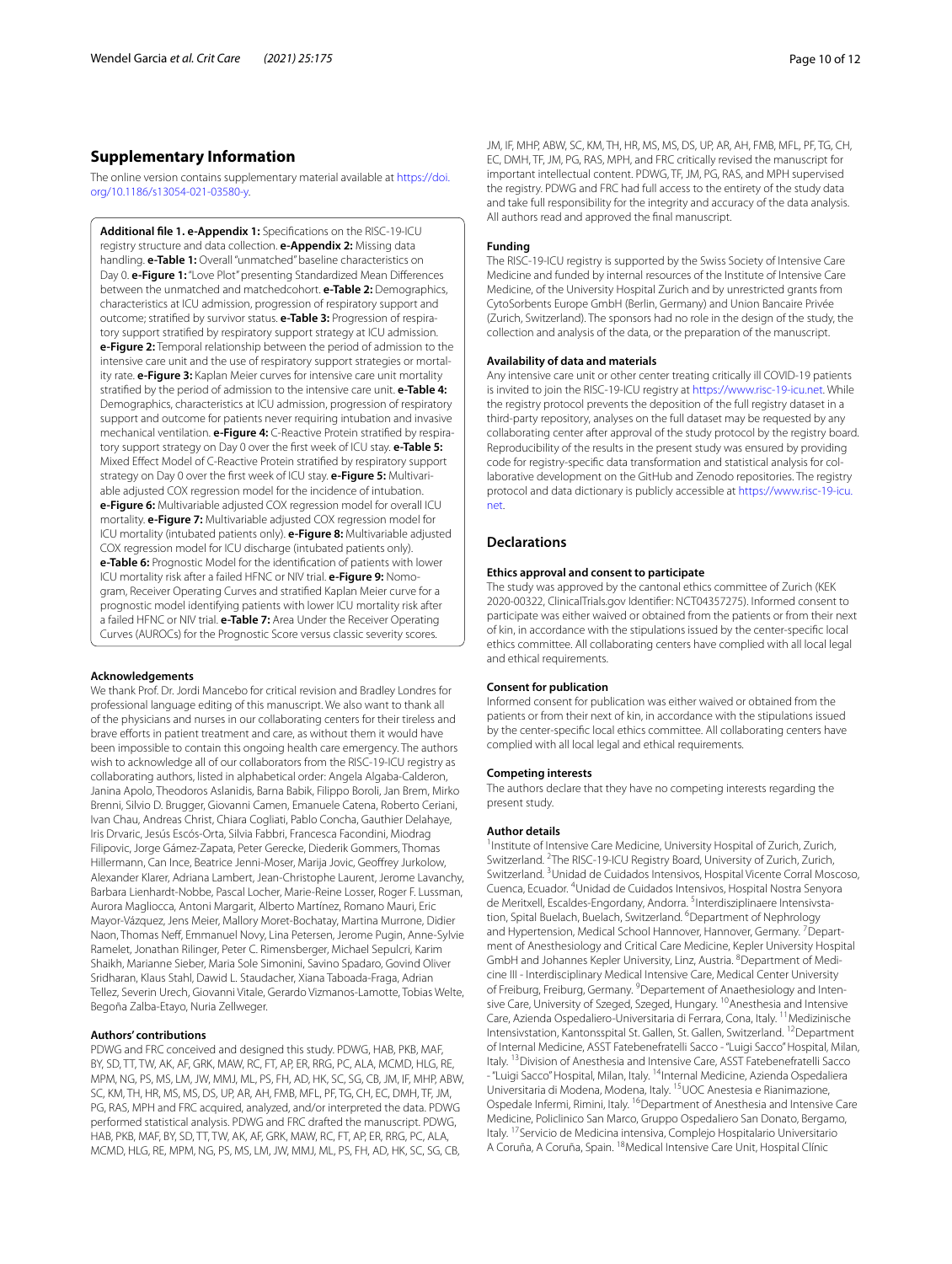de Barcelona, Barcelona, Spain. 19Servicio de Medicina Intensiva, Hospital General San Jorge, Huesca, Spain. 20Servicio de Medicina Intensiva, Hospital Universitario de Torrejón, Madrid, Spain. 21Unidad de Cuidados Intensivos, Hospital Clínico Universitario Lozano Blesa, Zaragoza, Spain. <sup>22</sup>Klinik für Operative Intensivmedizin, Kantonsspital Aarau, Aarau, Switzerland. <sup>23</sup>Medizinische Intensivistation, Kantonsspital Aarau, Aarau, Switzerland. <sup>24</sup>Intensivstation, Kan– tonsspital Schaffhausen, Schaffhausen, Switzerland. <sup>25</sup>Institut fuer Anesthaesie und Intensivmedizin, Zuger Kantonsspital AG, Baar, Switzerland. <sup>26</sup>Department Intensivmedizin, Universitaetsspital Basel, Basel, Switzerland. <sup>27</sup>Intensivmedizin, St. Claraspital, Basel, Switzerland. <sup>28</sup>Interdisziplinaere Intensivmedizin, Lindenhofspital, Bern, Switzerland. 29Department of Intensive Care Medicine, University Hospital Bern, Inselspital, Bern, Switzerland. 30Department Intensive Care Medicine, Spitalzentrum Biel, Biel, Switzerland. <sup>31</sup>Intensivstation, Regionalspital Emmental AG, Burgdorf, Switzerland. <sup>32</sup>Intensivmedizin, Kantonsspital Graubuenden, Chur, Switzerland. 33Institut fuer Anaesthesie und Intensivmedi‑ zin, Spital Thurgau, Frauenfeld, Switzerland. <sup>34</sup>Soins Intensifs, Hopital cantonal de Fribourg, Fribourg, Switzerland. 35Division of Intensive Care, University Hospitals of Geneva, Geneva, Switzerland.<sup>36</sup>Division of Neonatal and Pediatric Intensive Care, University Hospitals of Geneva, Geneva, Switzerland. <sup>37</sup>Intensivstation, Spital Grabs, Grabs, Switzerland. 38Institut für Anaesthesiologie Intensivmedizin & Rettungsmedizin, See-Spital Horgen & Kilchberg, Horgen, Switzerland. <sup>39</sup> Soins Intensifs, Hirslanden Clinique Cecil, Lausanne, Switzerland. 40Pediatric Intensive Care Unit, University Hospital Lausanne, Lausanne, Switzerland. 41Anaesthesie und Intensivmedizin, Kantonsspital Baselland, Liestal, Switzerland. 42Dipartimento Area Critica, Clinica Luganese Moncucco, Lugano, Switzerland. <sup>43</sup>Interdisziplinaere Intensivstation, Spital Maennedorf AG, Maennedorf, Switzerland. 44Institut fuer Anaesthesie und Intensivmedizin, Spital Thurgau, Muensterlingen, Switzerland. 45Intensivmedizin, Schweizer Paraplegikerzentrum Nottwil, Nottwil, Switzerland. <sup>46</sup>Intensivmedizin & Intermediate Care, Kantonsspital Olten, Olten, Switzerland. 47Intensivmedizin, Spital Oberengadin, Samedan, Switzerland. <sup>48</sup> Anaesthesie Intensivmedizin Schmerzmedizin, Spital Schwyz, Schwyz, Switzerland. 49Departement of Anesthesiology and Intensive Care Medicine, Kantonsspital St. Gallen, St. Gallen, Switzerland. <sup>50</sup>Departement for Intensive Care Medicine, Kantonsspital Nidwalden, Stans, Switzerland. 51Intensivstation, Spital Simmental-Thun-Saanenland AG, Thun, Switzerland. <sup>52</sup>Klinik für Anaesthesie und Intensivmedizin, Spitalzentrum Oberwallis, Visp, Switzerland. <sup>53</sup>Service d'Anesthesiologie, EHNV, Yverdon-les-Bains, Switzerland. <sup>54</sup>Interdisziplinaere Intensivstation, Stadtspital Triemli, Zurich, Switzerland. 55Abteilung für Anaesthesiologie und Intensivmedizin, Hirslanden Klinik Im Park, Zurich, Switzerland. <sup>56</sup>Institut für Anaesthesiologie und Intensivmedizin, Klinik Hirslanden, Zurich, Switzerland. <sup>57</sup>General Surgery, Samsun Training and Research Hospital, Samsun, Turkey.<br><sup>58</sup>Soins intensifs, Groupement Hospitalier de l'Ouest Lémanique, Hôpital de Nyon, Nyon, Switzerland. <sup>59</sup>Department of Intensive Care Medicine, Erasmus Medical Center, Rotterdam, Netherlands. <sup>60</sup>Department of Anesthesiology and Critical Care Medicine, University Hospital of Nancy, Nancy, France.<sup>6</sup> vicio de Medicina intensiva, Hospital Verge de la Cinta, Carrer de les Esplanetes 44, 43500 Tortosa, Tarragona, Spain.

#### Received: 10 February 2021 Accepted: 15 April 2021 Published online: 25 May 2021

#### **References**

- <span id="page-10-0"></span>Curley GF, Laffey JG, Zhang H, Slutsky AS. Biotrauma and ventilatorinduced lung injury: clinical implications. Chest. 2016;150(5):1109–17.
- <span id="page-10-1"></span>Frat J-P, Coudroy R, Marjanovic N, Thille AW. High-flow nasal oxygen therapy and noninvasive ventilation in the management of acute hypoxemic respiratory failure. Ann Transl Med. 2017;5(14):16.
- <span id="page-10-2"></span>3. Ricard J-D, Roca O, Lemiale V, Corley A, Braunlich J, Jones P, Kang BJ, Lellouche F, Nava S, Rittayamai N, et al. Use of nasal high flow oxygen during acute respiratory failure. Intensive Care Med. 2020;46(12):2238–47.
- <span id="page-10-3"></span>4. World Health Organization. Clinical management of severe acute respiratory infection when novel coronavirus (2019-nCoV) infection is suspected: interim guidance, 28 January 2020. In*.* Geneva: World Health Organization; 2020.
- <span id="page-10-4"></span>5. Raoof S, Nava S, Carpati C, Hill NS. High-fow, noninvasive ventilation and awake (nonintubation) proning in patients with Coronavirus disease 2019 with respiratory failure. Chest. 2020;158(5):1992–2002.
- <span id="page-10-5"></span>6. Dennis JM, McGovern AP, Vollmer SJ, Mateen BA. Improving survival of critical care patients with coronavirus disease 2019 in England: a national cohort study, March to June 2020. Crit Care Med. 2021;49(2):209–214.
- <span id="page-10-6"></span>7. COVID-ICU Group on behalf of the REVA Network and the COVID-ICU Investigators. Clinical characteristics and day-90 outcomes of 4244 critically ill adults with COVID-19: a prospective cohort study. Intensive Care Med. 2021;47(1):60–73.
- <span id="page-10-7"></span>8. Rahmanzade R, Rahmanzadeh R, Tabarsi P, Hashemian SM. Noninvasive versus invasive ventilation in COVID-19: one size does not ft all! Anesth Analgesia. 2020;131(2):66.
- <span id="page-10-8"></span>9. Marini JJ, Gattinoni L. Management of COVID-19 respiratory distress. JAMA. 2020;323(22):2329–30.
- 10. Gattinoni L, Marini JJ, Busana M, Chiumello D, Camporota L. Spontaneous breathing, transpulmonary pressure and mathematical trickery. Ann Intensive Care. 2020;10(1):88.
- 11. Gattinoni L, Marini JJ, Chiumello D, Busana M, Camporota L. COVID-19: scientifc reasoning, pragmatism and emotional bias. Ann Intensive Care. 2020;10(1):134.
- <span id="page-10-9"></span>12. Gershengorn HB, Hu Y, Chen J-T, Hsieh SJ, Dong J, Gong MN, Chan CW. Reply: optimal respiratory assistance strategy for patients with COVID-19. Ann Am Thorac Soc. 2021;18(5):917–18.
- <span id="page-10-10"></span>13. Tobin MJ, Laghi F, Jubran A. Caution about early intubation and mechanical ventilation in COVID-19. Ann Intensive Care. 2020;10(1):78.
- 14. Tobin MJ, Laghi F, Jubran A. P-SILI is not justifcation for intubation of COVID-19 patients. Ann Intensive Care. 2020;10(1):105.
- 15. Tobin MJ, Jubran A, Laghi F. P-SILI as justifcation for intubation in COVID-19: readers as arbiters. Ann Intensive Care. 2020;10(1):156.
- 16. Tobin MJ. Does making a diagnosis of ARDS in patients with coronavirus disease 2019 matter? Chest. 2020;158(6):2275–7.
- 17. Hatipoğlu U, Chatburn R, Duggal A. Optimal respiratory assistance strategy for patients with COVID-19. Ann Am Thorac Soc. 2020. [https://doi.](https://doi.org/10.1513/AnnalsATS.202010-1339LE) [org/10.1513/AnnalsATS.202010-1339LE](https://doi.org/10.1513/AnnalsATS.202010-1339LE).
- <span id="page-10-11"></span>18. Zucman N, Mullaert J, Roux D, Roca O, Ricard J-D, Longrois D, Dreyfuss D. Contributors: prediction of outcome of nasal high flow use during COVID-19-related acute hypoxemic respiratory failure. Intensive Care Med. 2020;46(10):1924–6.
- <span id="page-10-12"></span>19. Wendel Garcia PD, Fumeaux T, Guerci P, Heuberger DM, Montomoli J, Roche-Campo F, Schuepbach RA, Hilty MP. Prognostic factors associated with mortality risk and disease progression in 639 critically ill patients with COVID-19 in Europe: initial report of the international RISC-19-ICU prospective observational cohort. EClinicalMedicine. 2020;25:100449.
- <span id="page-10-13"></span>20. Frat J-P, Thille AW, Mercat A, Girault C, Ragot S, Perbet S, Prat G, Boulain T, Morawiec E, Cottereau A, et al. High-fow oxygen through nasal cannula in acute hypoxemic respiratory failure. N Engl J Med. 2015;372(23):2185–96.
- <span id="page-10-14"></span>21. Farias E, Rudski L, Zidulka A. Delivery of high inspired oxygen by face mask. J Crit Care. 1991;6(3):119–24.
- <span id="page-10-15"></span>22. Normand S-LT, Landrum MB, Guadagnoli E, Ayanian JZ, Ryan TJ, Cleary PD, McNeil BJ. Validating recommendations for coronary angiography following acute myocardial infarction in the elderly: a matched analysis using propensity scores. J Clin Epidemiol. 2001;54(4):387–98.
- <span id="page-10-16"></span>23. Alhazzani W, Møller MH, Arabi YM, Loeb M, Gong MN, Fan E, Oczkowski S, Levy MM, Derde L, Dzierba A, et al. Surviving sepsis campaign: guidelines on the management of critically ill adults with coronavirus disease 2019 (COVID-19). Crit Care Med. 2020;48(6):66.
- <span id="page-10-17"></span>24. Bellani G, Laffey JG, Pham T, Madotto F, Fan E, Brochard L, Esteban A, Gattinoni L, Bumbasirevic V, Piquilloud L, et al. Noninvasive ventilation of patients with acute respiratory distress syndrome insights from the LUNG SAFE study. Am J Respir Crit Care Med. 2016;195(1):67–77.
- <span id="page-10-18"></span>25. Cummings MJ, Baldwin MR, Abrams D, Jacobson SD, Meyer BJ, Balough EM, Aaron JG, Claassen J, Rabbani LE, Hastie J, et al. Epidemiology, clinical course, and outcomes of critically ill adults with COVID-19 in New York City: a prospective cohort study. The Lancet. 2020;395(10239):1763–70.
- 26. Karagiannidis C, Mostert C, Hentschker C, Voshaar T, Malzahn J, Schillinger G, Klauber J, Janssens U, Marx G, Weber-Carstens S, et al. Case characteristics, resource use, and outcomes of 10 021 patients with COVID-19 admitted to 920 German hospitals: an observational study. Lancet Respir Med. 2020;8(9):853–62.
- <span id="page-10-19"></span>27. Botta M, Tsonas AM, Pillay J, Boers LS, Algera AG, Bos LDJ, Dongelmans DA, Hollmann MW, Horn J, Vlaar APJ, Schultz MJ, Neto AS, Paulus F. PRoVENT-COVID Collaborative Group. Ventilation management and